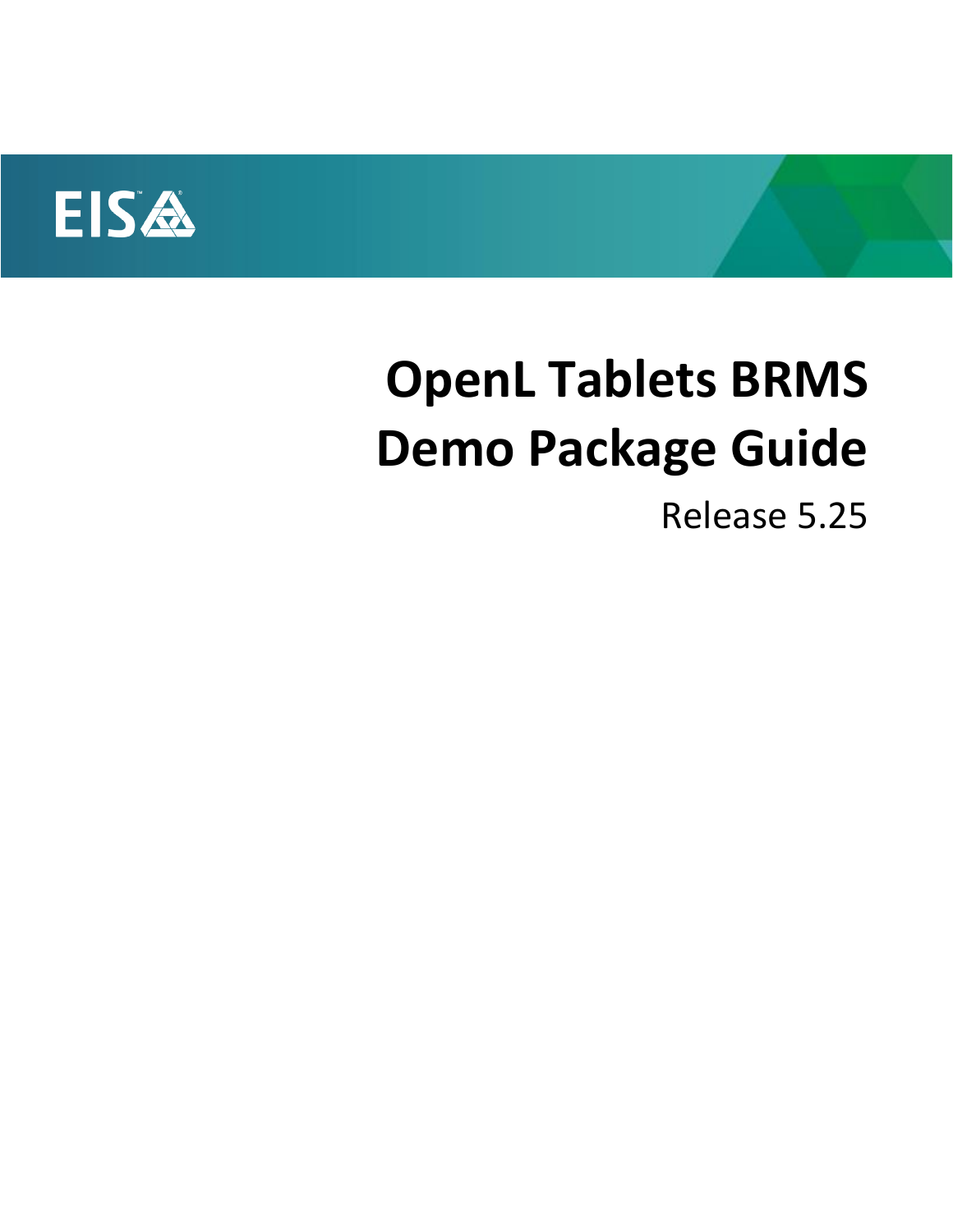#### **Document number:** TP\_OpenL\_DPG\_1.5\_LSh

Revised: 03-13-2022



*OpenL Tablets Documentation is licensed under [a Creative Commons Attribution 3.0](http://creativecommons.org/licenses/by/3.0/us/) United States License.*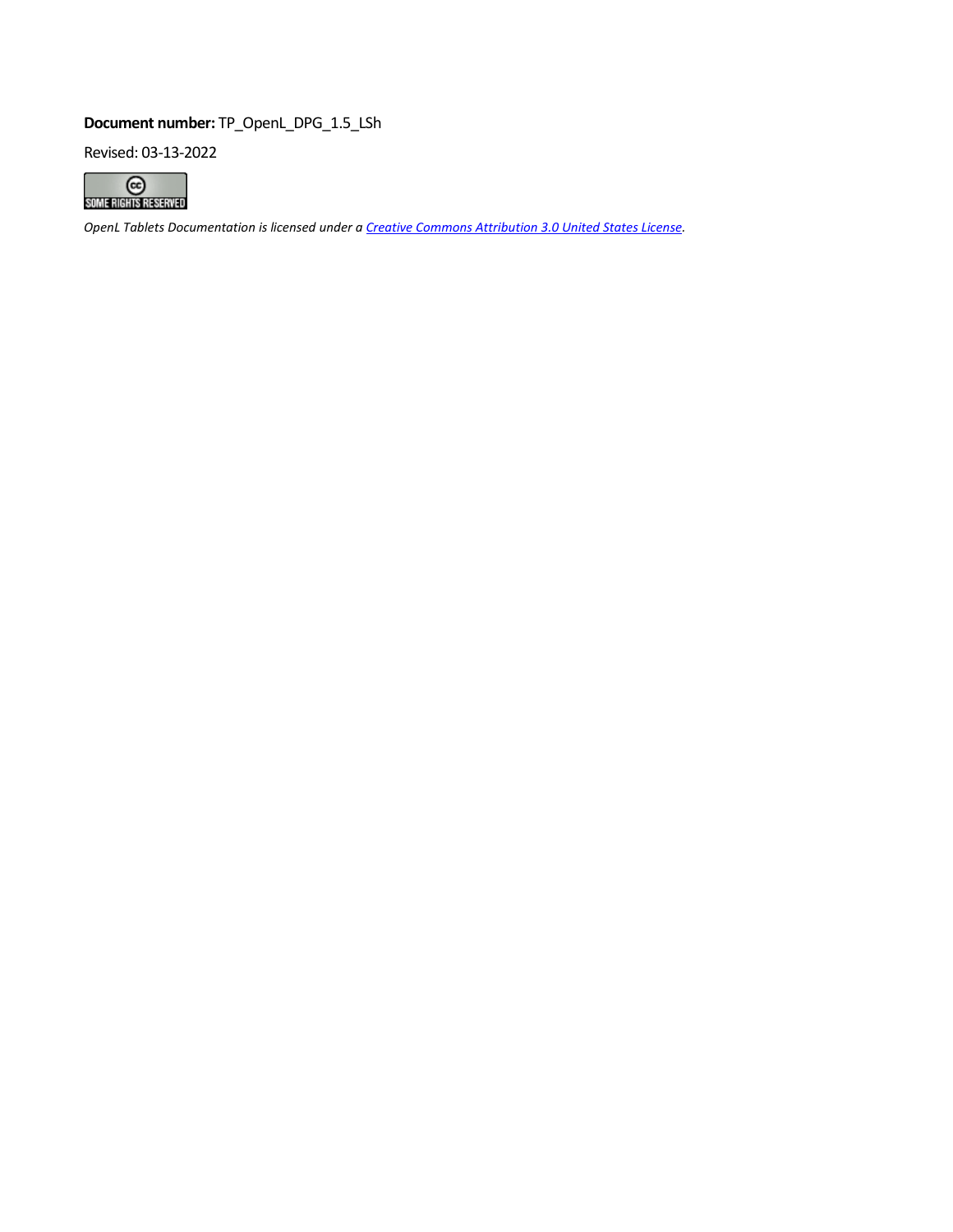## **Table of Contents**

| $\mathbf{2}$ |     |  |
|--------------|-----|--|
|              |     |  |
|              |     |  |
|              |     |  |
|              |     |  |
|              |     |  |
|              | 2.3 |  |
|              | 2.4 |  |
|              |     |  |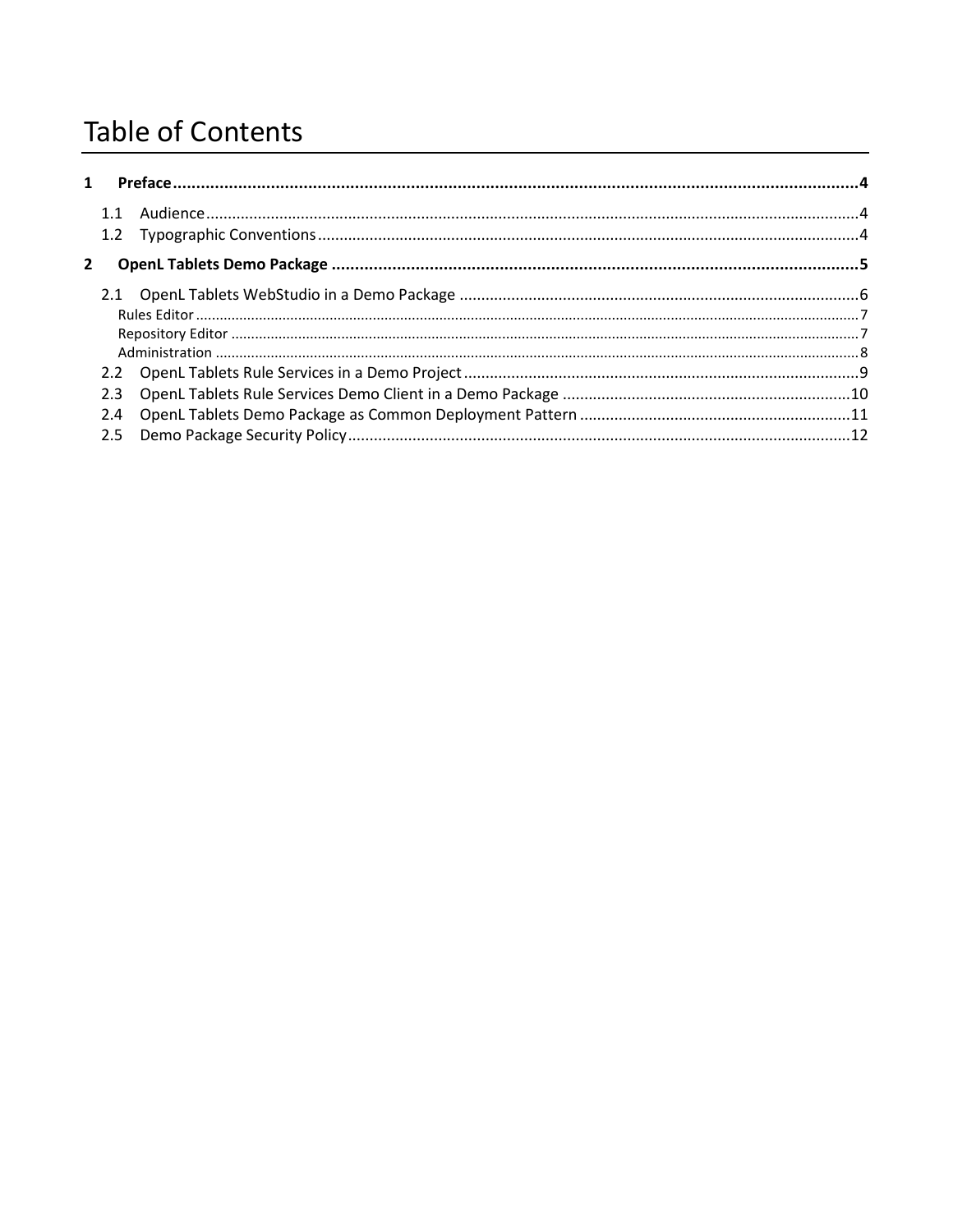# <span id="page-3-0"></span>1 Preface

This preface is an introduction to the *OpenL Tablets Demo Package Guide*.

The following topics are included in this preface:

- **[Audience](#page-3-1)**
- <span id="page-3-1"></span>**[Typographic Conventions](#page-3-2)**

### 1.1 Audience

This guide describes a complete OpenL Tablets Demo package which contains configured and ready to demonstrate infrastructure for the OpenL Tablets product. The Demo package enables a user to develop business rules and manage business rule sets in OpenL Tablets WebStudio, and then execute these rules as web services ready to be used by solution applications.

## <span id="page-3-2"></span>1.2 Typographic Conventions

The following styles and conventions are used in this guide:

| <b>Typographic styles and conventions</b>                                                         |                                                                                                                                                                                                                                                                                                                                                      |  |  |
|---------------------------------------------------------------------------------------------------|------------------------------------------------------------------------------------------------------------------------------------------------------------------------------------------------------------------------------------------------------------------------------------------------------------------------------------------------------|--|--|
| <b>Convention</b>                                                                                 | <b>Description</b>                                                                                                                                                                                                                                                                                                                                   |  |  |
| <b>Bold</b>                                                                                       | Represents user interface items such as check boxes, command buttons, dialog boxes,<br>$\bullet$<br>drop-down list values, field names, menu commands, menus, option buttons, perspectives,<br>tabs, tooltip labels, tree elements, views, and windows.<br>Represents keys, such as F9 or CTRL+A.<br>Represents a term the first time it is defined. |  |  |
| Courier<br>Represents file and directory names, code, system messages, and command-line commands. |                                                                                                                                                                                                                                                                                                                                                      |  |  |
| Courier Bold                                                                                      | Represents emphasized text in code.                                                                                                                                                                                                                                                                                                                  |  |  |
| Select File > Save As                                                                             | Represents a command to perform, such as opening the File menu and selecting Save As.                                                                                                                                                                                                                                                                |  |  |
| Italic                                                                                            | Represents any information to be entered in a field.<br>$\bullet$<br>Represents documentation titles.                                                                                                                                                                                                                                                |  |  |
| $\langle$ $>$                                                                                     | Represents placeholder values to be substituted with user specific values.                                                                                                                                                                                                                                                                           |  |  |
| <b>Hyperlink</b>                                                                                  | Represents a hyperlink. Clicking a hyperlink displays the information topic or external<br>source.                                                                                                                                                                                                                                                   |  |  |
| [name of guide]                                                                                   | Reference to another guide that contains additional information on a specific feature.                                                                                                                                                                                                                                                               |  |  |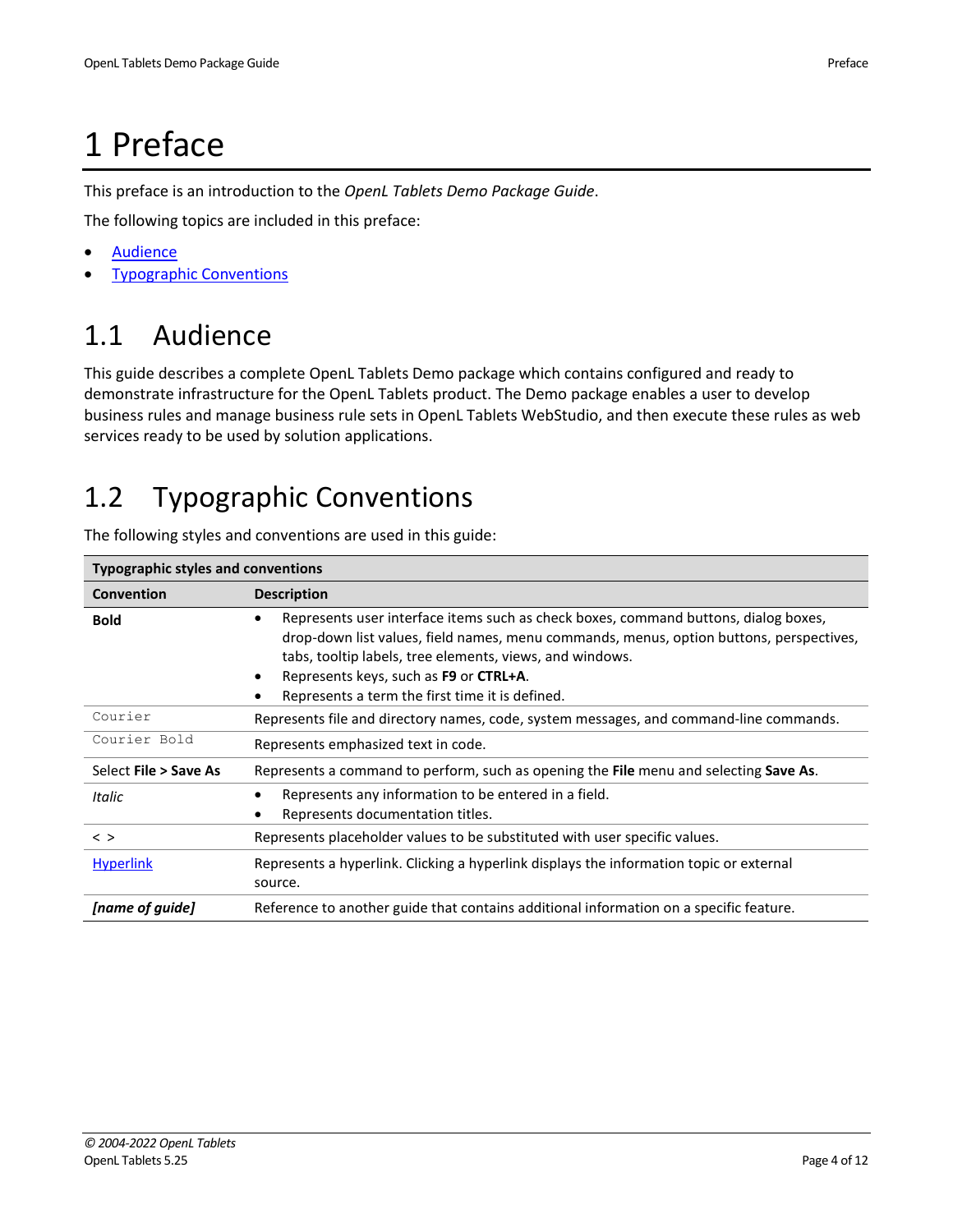# <span id="page-4-0"></span>2 OpenL Tablets Demo Package

To make work with OpenL Tablets WebStudio more comfortable and quicker to start, several rule projects are already loaded in the user workspace. As a result, the user can work on projects already created from OpenL Tablets templates or, when necessary, create their own projects via Repository in OpenL Tablets WebStudio. In addition, to demonstrate usage of rules in applications, a user can also invoke rules of the preloaded project via the OpenL Tablets Rule Services Demo Client application deployed in the Demo package by default.

The Demo package is a ZIP file that can be downloaded at [http://openl-tablets.org/downloads,](http://openl-tablets.org/downloads) **Demo** (ZIP) link. After unzipping this file, the Demo package consists of the Apache Tomcat web server version 8.5.23, with four web applications located in the \apache-tomcat-8.5.23\webapps\ folder.

Note: There is no need to set up JDK. The Demo package also works with only JRE installed.

These applications are as follows:

- webstudio.war
- webservice.war

For Windows, to start OpenL Tablets Demo package, locate the <unzipped Demo package folder>\apachetomcat-8.5.23\start.cmd file and run it by double-clicking or via console window commands. For Linux, run the <unzipped Demo package folder>\apache-tomcat-8.5.23\start.sh file. Then open the browser and use the following link to **OpenL Tablets Demo welcome page**:

#### http://localhost:8080/

However, there are some specifics of launching OpenL Tablets Demo package under Linux and Mac OS. A working directory for OpenL Tablets Demo package is located at <unzipped Demo package folder>\apachetomcat-8.5.23\openl-demo\. After unzipping the OpenL Tablets Demo Package file, a user must change access rights to the sudo chmod 775 -R /<unzipped Demo package folder> folder.

For more information on deployment, see *[\[OpenL Tablets Installation Guide\]](http://openl-tablets.sourceforge.net/docs/openl-tablets/latest/OpenL%20Tablets%20-%20Installation%20Guide.pdf)*, *Deploying OpenL Tablets WebStudio*.

After starting Demo, OpenL Tablets WebStudio installation wizard does not appear. OpenL Tablets WebStudio is preconfigured in a single user mode. A user sees the OpenL Tablets Demo welcome page at startup.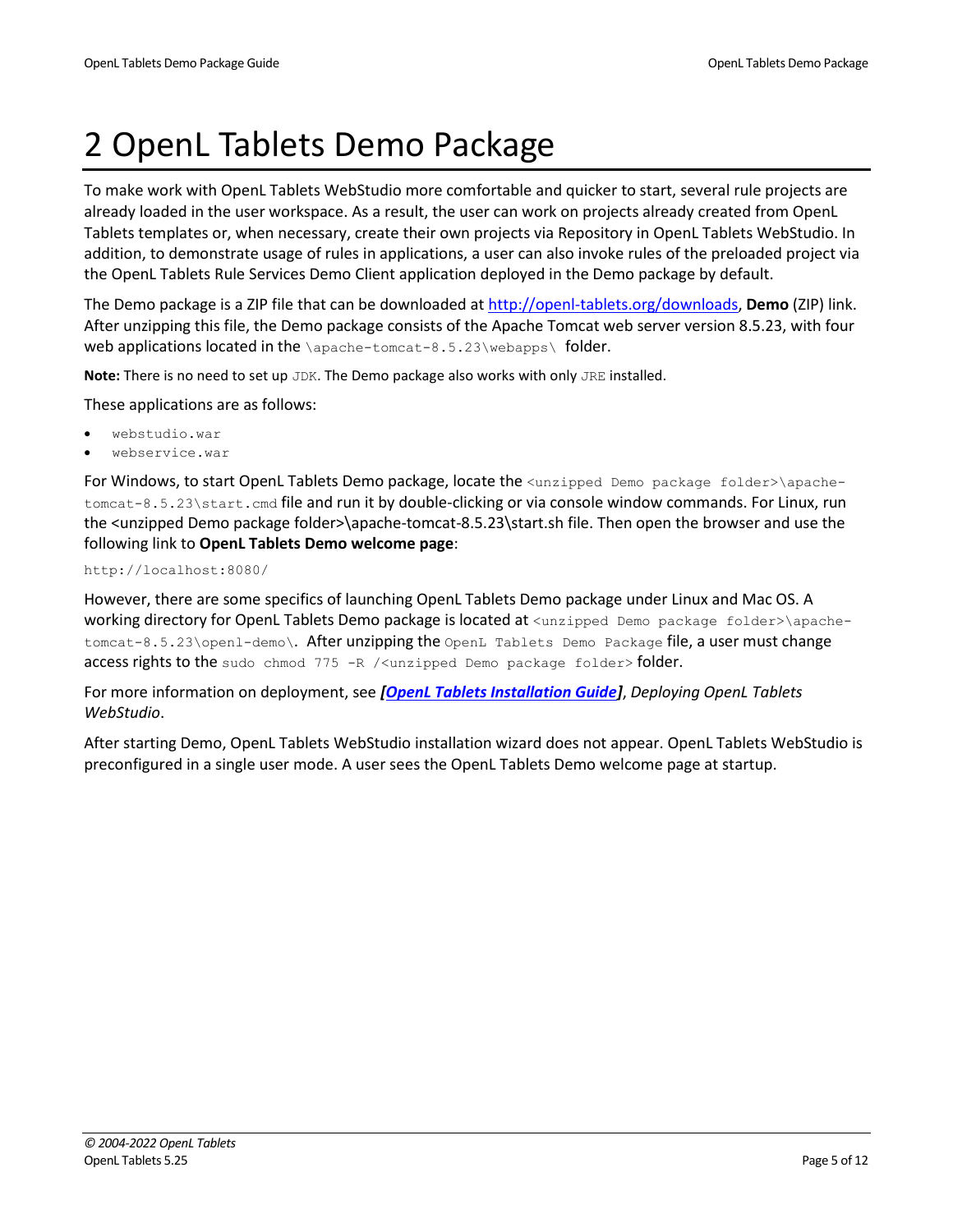| Welcome to OpenL Tablets                                                                                                                                                                                                                                                                        |                                                                                                                                                                                                                                                                                                                                                    |  |  |  |  |
|-------------------------------------------------------------------------------------------------------------------------------------------------------------------------------------------------------------------------------------------------------------------------------------------------|----------------------------------------------------------------------------------------------------------------------------------------------------------------------------------------------------------------------------------------------------------------------------------------------------------------------------------------------------|--|--|--|--|
|                                                                                                                                                                                                                                                                                                 | OpenL Tablets Demo contains ready to be used OpenL Tablets business rules management system. You can create and<br>manage your business rules, deploy them in one click and these rules will be ready to be consumed by any application.                                                                                                           |  |  |  |  |
| For quick start several rule projects are already loaded and opened in WebStudio. Both WebStudio and Rule Services<br>applications are configured to allow rules deployment. Our example project "Example 3 - Auto Policy Calculation" is deployed<br>and running in Rule Services application. |                                                                                                                                                                                                                                                                                                                                                    |  |  |  |  |
|                                                                                                                                                                                                                                                                                                 |                                                                                                                                                                                                                                                                                                                                                    |  |  |  |  |
| WebStudio                                                                                                                                                                                                                                                                                       | WebStudio is employed by business users and subject matter experts to view, edit, and<br>manage business rules and rule projects.                                                                                                                                                                                                                  |  |  |  |  |
| <b>Rule Services</b>                                                                                                                                                                                                                                                                            | Rule Services application dynamically creates web services from business rules offering<br>extensive configuration and customization capabilities. Rule Services application supports<br>both web services and RESTful services out of the box.                                                                                                    |  |  |  |  |
| Rule Services Demo App                                                                                                                                                                                                                                                                          | Rule Services Demo App is a very simple application specially created to demonstrate<br>usage of business rules from other applications. Rules of preloaded and deployed project<br>"Example 3 - Auto Policy Calculation" are invoked to define driver type by his age and<br>gender, get premium per accident or determine how risky a driver is. |  |  |  |  |

#### *Figure 1: OpenL Tablets Demo welcome page*

Use the following links to the applications available at the OpenL Tablets Demo welcome page:

| <b>Applications and links</b> |                                              |  |  |
|-------------------------------|----------------------------------------------|--|--|
| Demo application              | URL                                          |  |  |
| WebStudio                     | http://localhost:8080/webstudio              |  |  |
| <b>Rule Services</b>          | http://localhost:8080/webservice             |  |  |
| Rule Services Demo App        | http://localhost:8080/webservice-client.html |  |  |

The following sections provide more details on Demo package work:

- [OpenL Tablets WebStudio in a Demo Package](#page-5-0)
- OpenL Tablets Rule [Services in a Demo Project](#page-8-0)
- OpenL Tablets Rule [Services Demo Client in a Demo Package](#page-9-0)
- [OpenL Tablets Demo Package as Common Deployment Pattern](#page-10-0)
- <span id="page-5-0"></span>• [Demo Package Security Policy](#page-11-0)

#### 2.1 OpenL Tablets WebStudio in a Demo Package

OpenL Tablets WebStudio is preconfigured in a single user mode. A user is automatically signed in and sees the welcome start page.

The following topics are included:

- **[Rules Editor](#page-6-0)**
- **[Repository Editor](#page-6-1)**
- **[Administration](#page-7-0)**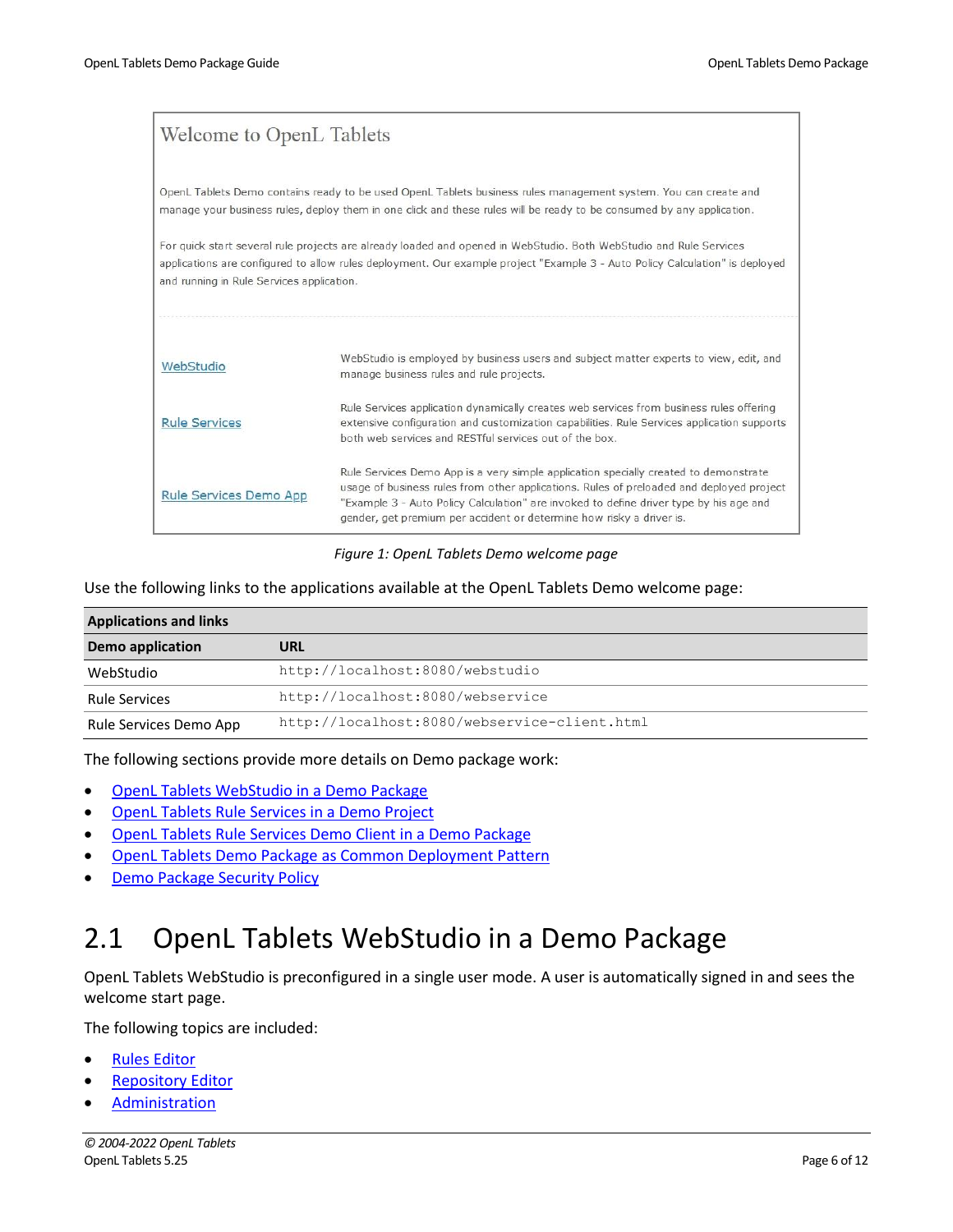#### <span id="page-6-0"></span>**Rules Editor**

Several examples and tutorials are already in the **No Changes** status, therefore available in **Rules Editor** by default. For more information on how to manage rules in Rules Editor, see *[\[OpenL Tablets WebStudio User](http://openl-tablets.sourceforge.net/docs/openl-tablets/latest/OpenL%20Tablets%20-%20WebStudio%20User%20Guide.pdf)  [Guide\]](http://openl-tablets.sourceforge.net/docs/openl-tablets/latest/OpenL%20Tablets%20-%20WebStudio%20User%20Guide.pdf)*, *Using Rules Editor.*

| WebStudio                                                                                                  |                                                                                  |  |  |  |
|------------------------------------------------------------------------------------------------------------|----------------------------------------------------------------------------------|--|--|--|
| O<br>Projects<br>More $\vee$                                                                               |                                                                                  |  |  |  |
| Filter by Name                                                                                             | Total projects: 6                                                                |  |  |  |
| Example 1 - Bank Rating<br>Bank Rating                                                                     | OpenL Tablets Documentation<br><b>Installation Guide</b>                         |  |  |  |
| Example 2 - Corporate Rating<br>Corporate Rating                                                           |                                                                                  |  |  |  |
| Tutorial 1 - Introduction to<br><b>Decision Tables</b><br>Tutorial1 - Intro to Decision Tables             | Reference Guide<br><b>Developer Guide</b><br>WebStudio User Guide                |  |  |  |
| Tutorial 2 - Introduction to Data<br><b>Tables</b><br>Tutorial2 - Intro to Data Tables                     | Web Services Usage and Customization Guide<br>OpenL Tablets in the Internet      |  |  |  |
| Tutorial 3 - More Advanced<br>Decision and Data Tables<br>Tutorial3 - Advanced Decision and<br>Data Tables | Official Website<br><b>OpenL Tablets News</b><br><b>OpenL Tablets on Twitter</b> |  |  |  |
| Tutorial 4 - Introduction to<br>Column Match Tables<br>Tutorial4 - Intro to Column Match<br><b>Tables</b>  | OpenL Tablets Forum<br>OpenL Tablets on Sourceforge                              |  |  |  |

*Figure 2: Projects in Rules Editor available for editing*

#### <span id="page-6-1"></span>**Repository Editor**

Users can work with projects loaded in Repository in the Demo package and create their own new projects. For more information on how to manage projects in Repository, see *[\[OpenL Tablets WebStudio User Guide\]](http://openl-tablets.sourceforge.net/docs/openl-tablets/latest/OpenL%20Tablets%20-%20WebStudio%20User%20Guide.pdf)*, *Using Repository Editor*.

The "Example 3 – Auto Policy Calculation" project is already deployed using the deploy configuration "Example 3 – Auto Policy Calculation" and can be used via OpenL Tablets Rule Services as described in [OpenL Tablets Rule](#page-8-0) [Services in a Demo Project](#page-8-0) in OpenL Tablets Web Services Demo Client as described in [OpenL Tablets Rule](#page-9-0) [Services Demo Client in a Demo Package.](#page-9-0)

As OpenL Tablets WebStudio is preconfigured in a single user mode, and all projects in Repository are created and modified by the "DEFAULT" user.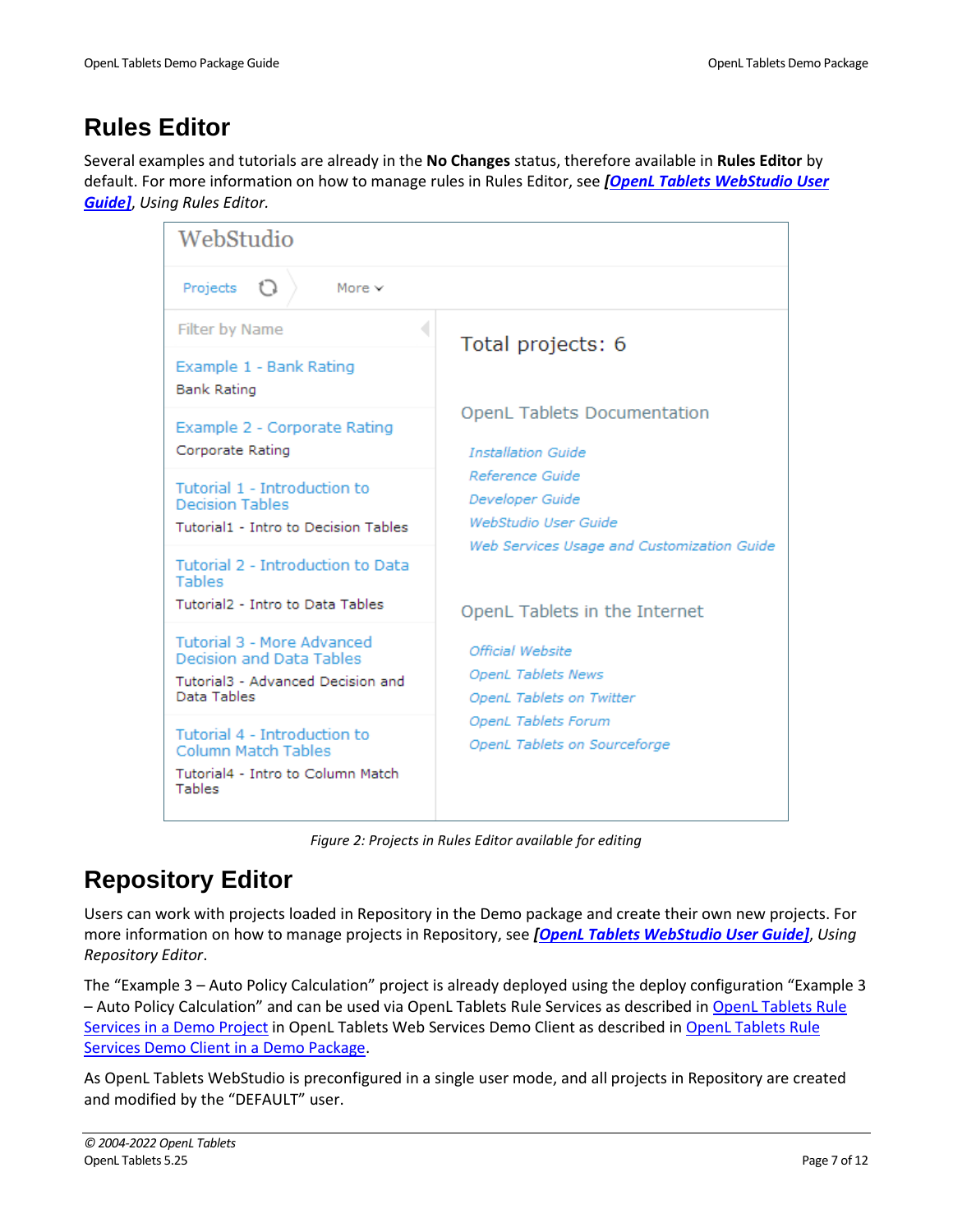| Projects                                             |                 |               |                    |                    |                |
|------------------------------------------------------|-----------------|---------------|--------------------|--------------------|----------------|
| <b>Name</b>                                          | <b>Revision</b> | <b>Status</b> | <b>Modified By</b> | <b>Modified At</b> | <b>Actions</b> |
| Example 1 - Bank Rating                              | 1.              | No Changes    | <b>DEFAULT</b>     | 05/22/2017         | - X<br>Lħ.     |
| Example 2 - Corporate Rating                         | 1               | No Changes    | DEFAULT            | 05/22/2017         | ж<br>Lħ        |
| Example 3 - Auto Policy Calculation                  | 2               | No Changes    | DEFAULT            | 05/22/2017         | ×<br>Lħ        |
| <b>Tutorial 1 - Introduction to Decision Tables</b>  | 1               | In Editing    | DEFAULT            | 05/22/2017         | ж<br>Lħ        |
| Tutorial 2 - Introduction to Data Tables             | 1.              | No Changes    | DEFAULT            | 05/22/2017         | ×<br>∟∩        |
| Tutorial 3 - More Advanced Decision and Data Tables  | 1.              | No Changes    | DEFAULT            | 05/22/2017         | ж<br>Lħ        |
| Tutorial 4 - Introduction to Column Match Tables     | 1.              | No Changes    | DEFAULT            | 05/22/2017         | ×<br>Lħ        |
| <b>Tutorial 5 - Introduction to TBasic Tables</b>    |                 | Closed        | <b>DEFAULT</b>     | 05/22/2017         | ж              |
| Tutorial 6 - Introduction to Spreadsheet Tables      |                 | Closed        | <b>DEFAULT</b>     | 05/22/2017         | ж              |
| <b>Tutorial 7 - Introduction to Table Properties</b> |                 | Closed        | <b>DEFAULT</b>     | 05/22/2017         |                |

*Figure 3: The whole list of rules projects in Repository of the Demo package*

#### <span id="page-7-0"></span>**Administration**

By default, user workspace, history, and design repository are configured as local and located in the openl-demo folder of the <unzipped Demo package folder>\apache-tomcat-8.5.23\ directory. This setting simplifies configuration and usage of the Demo package. Note that a default directory can be changed to another one. For more information on how to change a default directory, see *[\[OpenL Tablets WebStudio User Guide\]](http://openl-tablets.sourceforge.net/docs/openl-tablets/latest/OpenL%20Tablets%20-%20WebStudio%20User%20Guide.pdf)*, *Managing System Settings*.

| <b>System Settings</b> |                                        |                                 |
|------------------------|----------------------------------------|---------------------------------|
| Common                 | User Workspace<br>Workspace Directory: | c:\.\openl-demo\user-workspace  |
| Repository             | <b>History</b><br>History Directory:   | c:\.\openl-demo\project-history |

*Figure 4: Common system settings in Administration*

Deployment Repository is set to use the remote – RMI connection. An appropriate URL

//localhost:1099/deployment-repository is configured by default and defined in the OpenL Tablets

WebStudio rules-production.properties file in the <unzipped Demo package folder>\apache-tomcat-8.5.23\webapps\webstudio\WEB-INF\conf\ folder.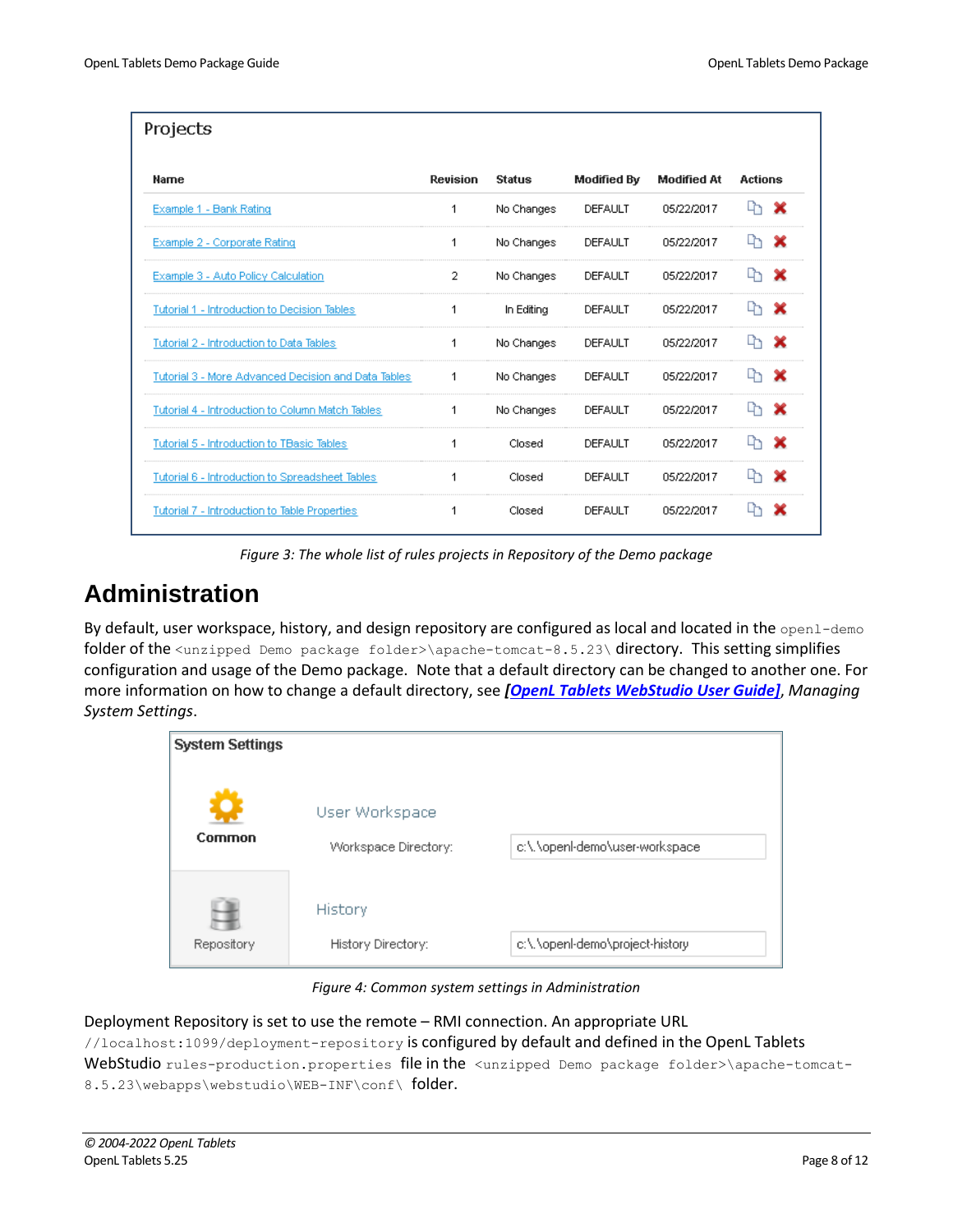| <b>System Settings</b> |                         |                                         |
|------------------------|-------------------------|-----------------------------------------|
| Common                 | Design Repository       |                                         |
|                        | Name:                   | Design                                  |
|                        | Type:                   | Local                                   |
|                        | Directory:              | C:\openl-demo\design-repository         |
| Repository             | Secure connection       |                                         |
|                        | Deployment Repositories |                                         |
| System                 | Name:                   | Deployment                              |
|                        | Type:                   | Remote - RMI                            |
|                        | URL:                    | //localhost: 1099/deployment-repository |
|                        | Secure connection       |                                         |

*Figure 5: Settings of Design and Deployment repositories in Administration*

#### <span id="page-8-0"></span>2.2 OpenL Tablets Rule Services in a Demo Project

By default, a project from the "Example 3 – Auto Policy Calculation" template is deployed to Deployment Repository. To deploy the project on startup, ensure the project is packed in the WEB-INF\lib\\*datasource.jar file and the following property are added to the rule service:

ruleservice.datasource.deploy.classpath.jars = true

To use this project as an example of project deployments as described in [OpenL Tablets Rule](#page-9-0) Services Demo [Client in a Demo Package,](#page-9-0) several settings are defined in Rules Configuration of the project. It is set up that only \*DriverRisk\*, \*DriverAgeType\*, \*AccidentPremium\* are wildcards, and rules are included and can be used from the OpenL Tablets Rule Services Demo Client application.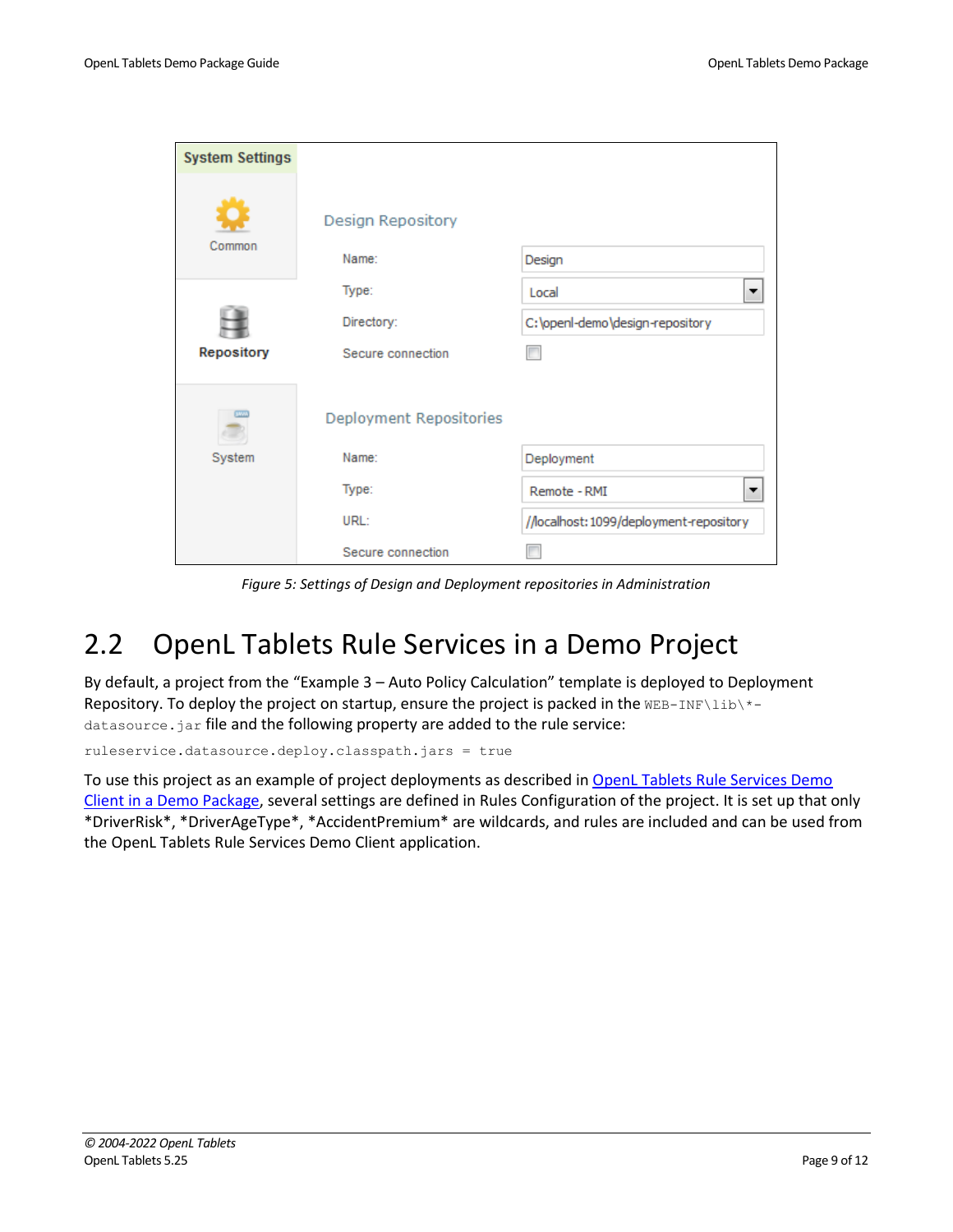

*Figure 6: OpenL Tablets Rule Services main page and the project deployed on it*

The demo does not restrict any deployments of other projects nor has any other limitations so the users can deploy their own projects in Demo setup. If a user deploys anything else, a full list of deployed projects appears on this page including user's projects.

**Swagger** is a third party tool used for testing services. For more information on Swagger and its usage in OpenL, see {*OpenL Tablets Rule Services Usage and [Customization](http://openl-tablets.org/files/openl-tablets/latest/OpenL%20Tablets%20-%20Rule%20Services%20Usage%20and%20Customization%20Guide.pdf) Guide*}, Appendix D: OpenAPI Support.

## <span id="page-9-0"></span>2.3 OpenL Tablets Rule Services Demo Client in a Demo Package

OpenL Tablets Rule Services Demo Client application is an application specially created to demonstrate usage of OpenL Tablets rules via OpenL Tablets Rule Services. OpenL Tablets Rule Services Demo Client is a simple application that must be used to check that rules are easily accessible from other applications via web services.

**Note:** OpenL Tablets Rule Services Demo Client invokes only several methods of a particular predeployed "Example 3 – Auto Policy Calculation" project. It means that other projects deployed by a user cannot be used from within the OpenL Tablets Rule Services Demo Client application.

OpenL Tablets Rule Services Demo Client application allows to define a driver type by age and gender, get premium per accident, or determine how risky a driver is according to business rules specified in the "Example 3 – Auto Policy Calculation" project.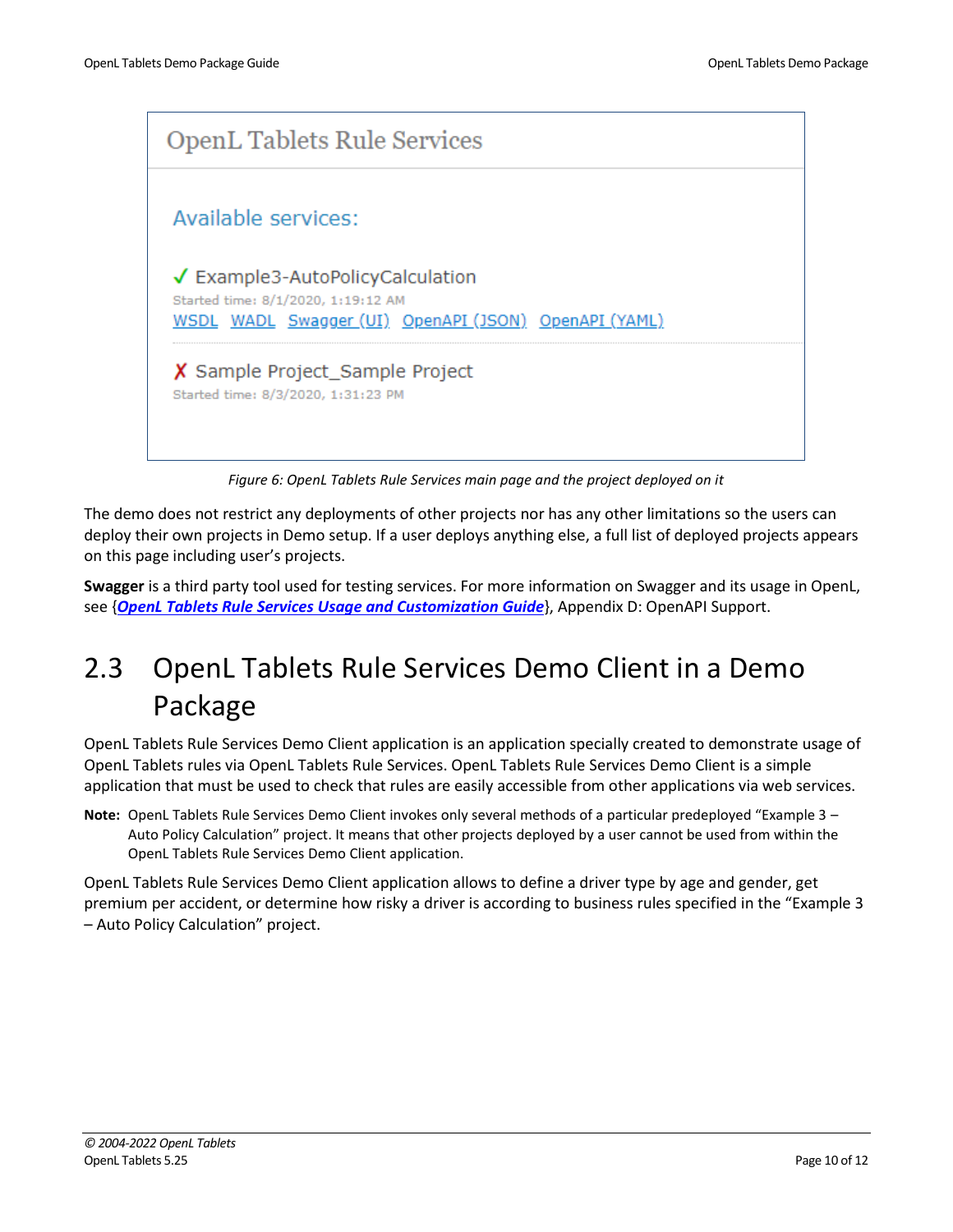| Rules to call                                                             |                                            |         |  |  |
|---------------------------------------------------------------------------|--------------------------------------------|---------|--|--|
| DriverAgeType                                                             | Returns a type of driver by age and gender |         |  |  |
| Age                                                                       | 20                                         | Execute |  |  |
| Gender                                                                    | Male                                       |         |  |  |
| AccidentPremium<br>Returns auto accident premium                          | Execute                                    |         |  |  |
| <b>DriverRisk</b><br>Returns a type of driver risk by number of incidents |                                            |         |  |  |
| DUI                                                                       | 0                                          | Execute |  |  |
| Accidents                                                                 | 0                                          |         |  |  |
| Moving Violations 0                                                       |                                            |         |  |  |
| Result of calling DriverAgeType rule<br>Young Driver                      |                                            |         |  |  |

*Figure 7: Executing DriverAgeType rule and getting results via OpenL Tablets Rule Services Demo Client*

A user can change the values of input parameters in the fields and click the **Execute** button. The corresponding result is displayed below the list of rules to call.

In OpenL Tablets Rule Services Demo Client application, a dynamic client is used. A dynamic client does not require generating static interface for rules and dependencies on OpenL Tablets JAR modules. It is an example of how to create a simple client with minimum dependencies.

#### <span id="page-10-0"></span>2.4 OpenL Tablets Demo Package as Common Deployment Pattern

The easiest way to get introduced to using OpenL Tablets rules as OpenL Tablets Rule Services in the application is to explore the OpenL Tablets Demo package. This Demo configuration represents a general usage scenario of the OpenL Tablets product.

Common deployment scenario is as follows: